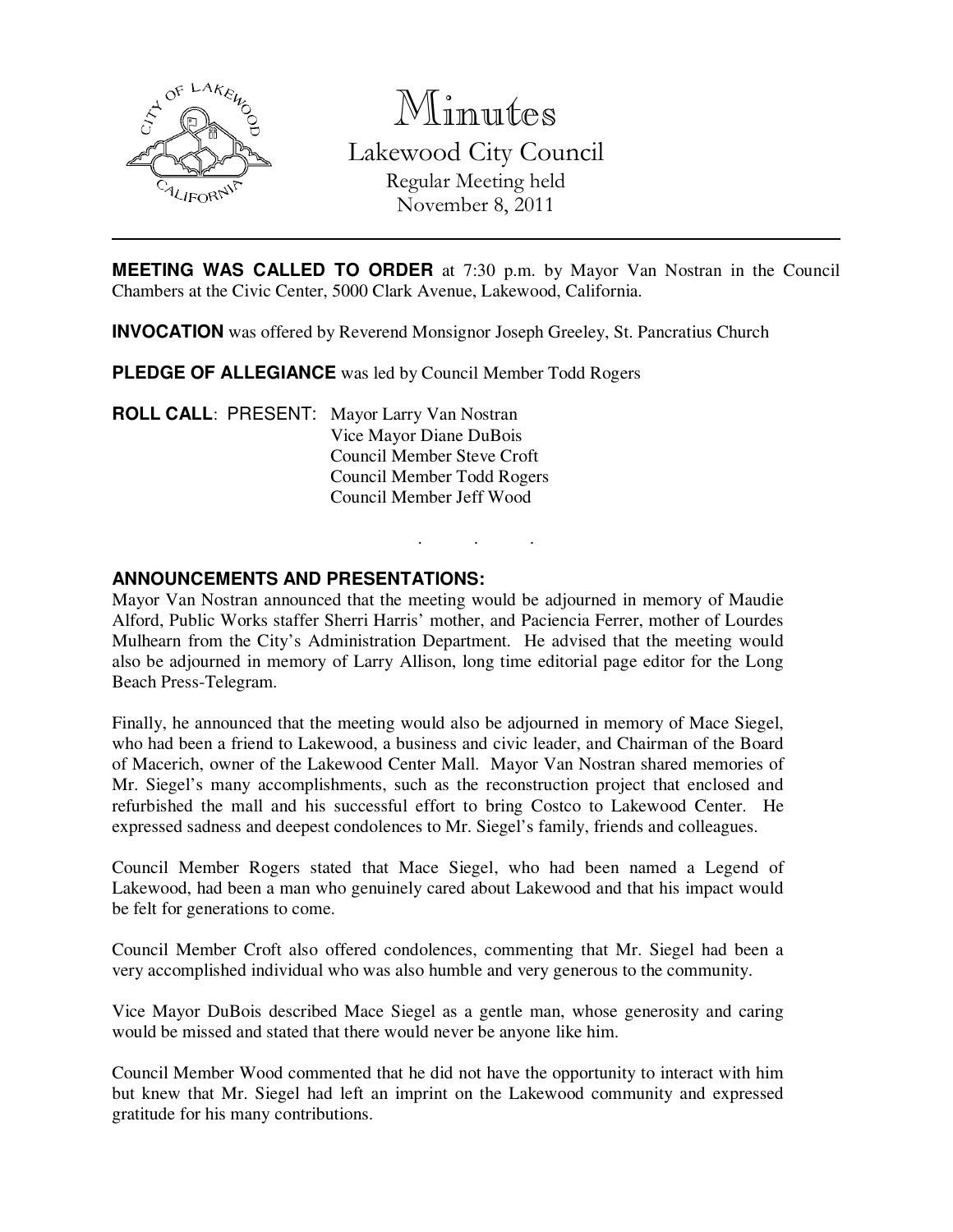City Council Minutes November 8, 2011 Page 2

# **ANNOUNCEMENTS AND PRESENTATIONS:** - Continued

Mayor Van Nostran introduced two Macerich senior executives, Executive Vice President Eric Salo and Doug Roscoe, Senior Property Manager, in charge of Lakewood Center, who offered their deepest sympathy and expressed condolences. Mr. Salo explained that he learned of the lasting value of relationships from Mr. Siegel and promised to continue those relationships with the City. He stated they were proud to be part of Lakewood and shared in Mr. Siegel's passion for the community and thanked the Council for their recognition of him.

Mayor Van Nostran introduced Assembly Member Tony Mendoza, who gave an update on the 2011 Legislative Session in Sacramento. Assembly Member Mendoza highlighted the Young Legislators Program, thanking the City for its participation, and provided an update on AB177, the Accountability Act, and on the budget.

Council Member Rogers thanked Assembly Member Mendoza for the courage he displayed during the past year regarding the Redevelopment Agencies issue and for his support of local government.

Council Member Croft echoed Council Member Rogers' comments adding that Assembly Member Mendoza did not succumb to pressure and was a true leader who was willing to make tough decisions.

Council Member DuBois expressed gratitude noting that it had not been the first time that Assembly Member Mendoza had stood up for Lakewood and stated it had been a pleasure to participate in his Young Legislators Program.

Council Member Wood stated that Assembly Member Mendoza could return to the district with his head held high and thanked him for his conviction.

Mayor Van Nostran also thanked Assembly Member Mendoza stating that the City looked forward to the continued relationship.

. . .

#### **ROUTINE ITEMS:**

VICE MAYOR DUBOIS MOVED AND COUNCIL MEMBER CROFT SECONDED TO APPROVE ROUTINE ITEMS 1 THROUGH 3.

- RI-1 Approval of Minutes of the Meeting held October 25, 2011
- RI-2 Approval of Personnel Transactions
- RI-3 Approval of Registers of Demands

UPON ROLL CALL VOTE, THE MOTION WAS APPROVED:

AYES: COUNCIL MEMBERS: Rogers, Croft, Wood, DuBois and Van Nostran NAYS: COUNCIL MEMBERS: None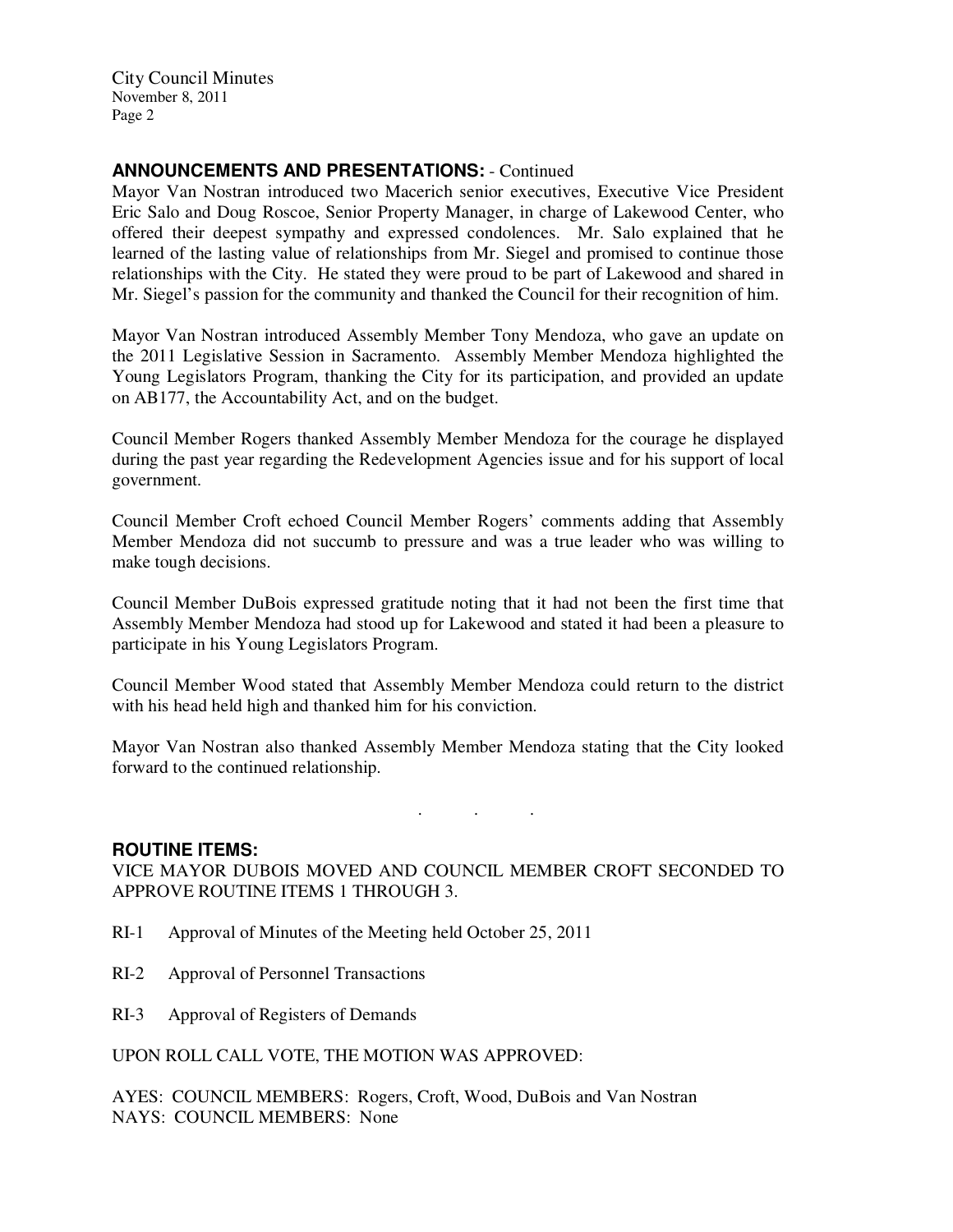# **1.1 • ALLOCATION OF FUNDS FOR CITIZEN'S OPTIONS FOR PUBLIC SAFETY (COPS) GRANT**

Deputy City Manager Carol Jacoby reported that during the 2011 budget year, the State Legislature had appropriated funds for the Citizen's Options for Public Safety (COPS) Grant from Vehicle License Fees. She added that the change in funding source created uncertainty since it was based upon the amount of fees collected through vehicle registrations and that the City's entitlement was estimated at \$129,660. Front line law enforcement services included youth at risk, anti-gang activities, crime suppression, traffic enforcement and community crime prevention programs. Ms. Jacoby stated that the funds must be appropriated pursuant to written requests from the Lakewood Sheriff Station Captain and the City Manager specifying the front line law enforcement needs. The projects requested included the summer 2012 Park Deputy Patrol and enhanced mission specific criminal enforcement directed for Lakewood "hot spots." The Public Safety Committee had reviewed these program requests and were recommending that the City Council open the public hearing to take input on the requests for funding; approve the recommended programs for front line law enforcement services; and direct the Administrative Services Director to appropriate these funds to the Supplemental Law Enforcement Services account with the City budget for disbursement of the COPS monies.

Mayor Van Nostran opened the public hearing at 8:01 p.m. and called for anyone in the audience wishing to address the City Council on this matter. There was no response.

VICE MAYOR DUBOIS MOVED AND COUNCIL MEMBER WOOD SECONDED TO CLOSE THE PUBLIC HEARING AND APPROVE THE RECOMMENDED PROGRAMS FOR FRONT LINE LAW ENFORCEMENT SERVICES. UPON ROLL CALL VOTE, THE MOTION WAS APPROVED:

AYES: COUNCIL MEMBERS: Rogers, Croft, Wood, DuBois and Van Nostran NAYS: COUNCIL MEMBERS: None

. . .

## **3.1 • ADAPTIVE RECREATION/SPECIAL OLYMPICS**

Recreation and Community Services Director Lisa Litzinger displayed slides and presented an update on the Adaptive Recreation and Special Olympics programs, both of which invited mentally and physically challenged children, teens, and adults to participate in mainstream activities in a positive and non-threatening setting, thus enriching their quality of life.

Members of the City Council expressed their pride in the athletes and coaches of the Adaptive Recreation and Special Olympics programs commending all participants and recognizing Chuck Martucci for guiding the program.

. . .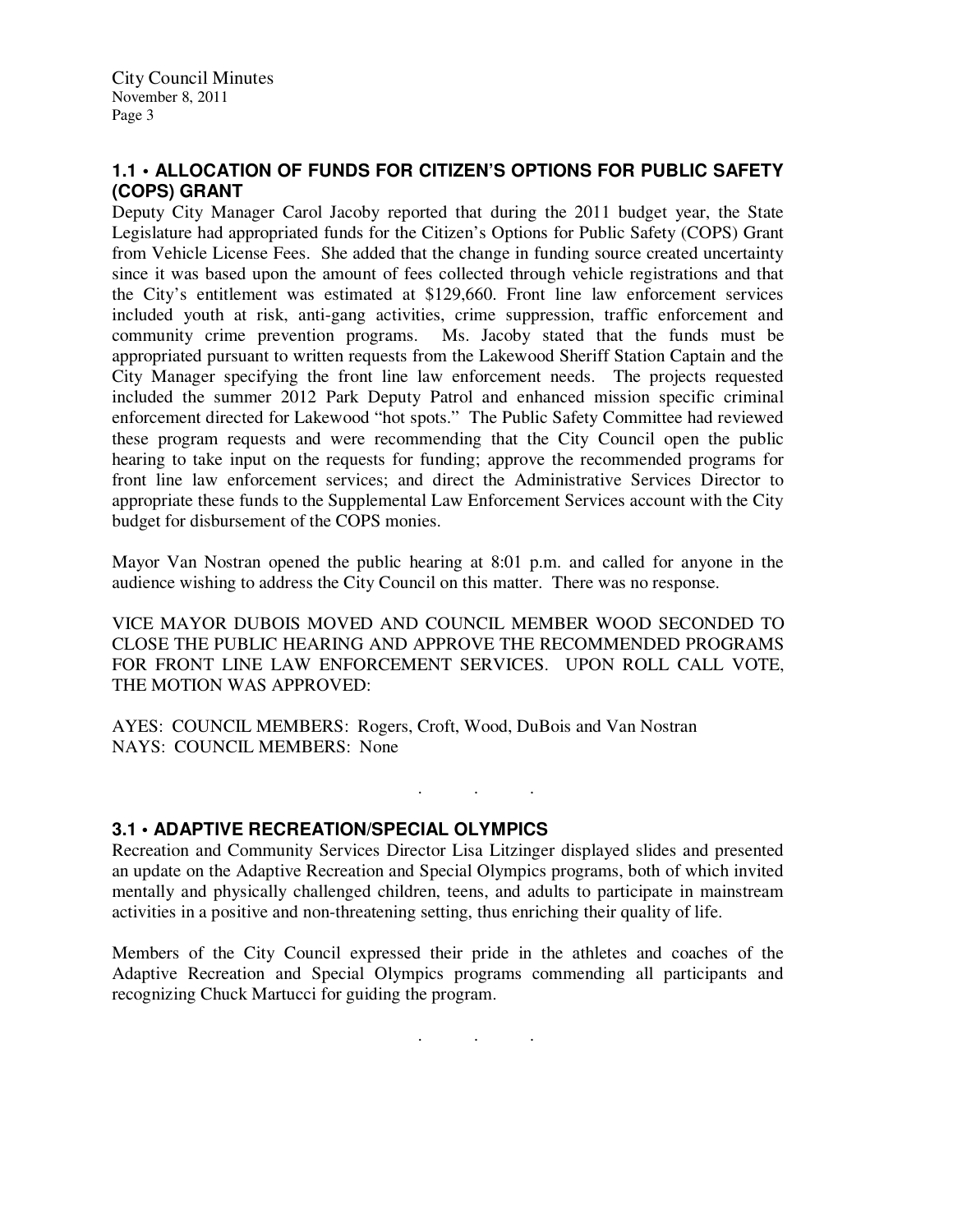# **3.2 • FIFTH AMENDMENT TO RECREATION LEASE AGREEMENT FOR THE LAKEWOOD EQUESTRIAN CENTER**

The Director of Recreation and Community Services reported that the Lakewood Equestrian Center had been providing pony rides, lessons and parties since 1987. Due to difficult economic times, Sandie Mercer Ranch, Inc. was requesting a 5th amendment to the lease agreement. Staff reviewed the situation and determined that a reduction in rent would still be in line with current rental rates. It was staff's recommendation that the City Council approve and authorize the execution of the Fifth Amendment to the Recreation Lease for the Lakewood Equestrian Center with Sandie Mercer Ranch, Inc. subject to approval by the City Attorney as to form.

COUNCIL MEMBER WOOD MOVED AND COUNCIL MEMBER CROFT SECONDED TO APPROVE STAFF'S RECOMMENDATIONS. UPON ROLL CALL VOTE, THE MOTION WAS APPROVED:

AYES: COUNCIL MEMBERS: Rogers, Croft, Wood, DuBois and Van Nostran NAYS: COUNCIL MEMBERS: None

## **3.3 • SHOP LAKEWOOD UPDATE**

Assistant City Manager Lisa Novotny gave an oral presentation on the Shop Lakewood program. She introduced John Kelsall, CEO, Greater Lakewood Chamber of Commerce, who gave a brief overview of the program and presented its new website, which had already received 8,800 hits.

. . .

Lakewood Center Senior Manager Doug Roscoe commended the program and pledged Macerich's support to the Shop Lakewood program.

In response to Council inquiries, Mr. Kelsall stated that the outreach for the program would be handled by phone calls and site visits. He noted that in order to participate in the program, it was not necessary for the merchants to be Chamber members.

VICE MAYOR DUBOIS MOVED AND COUNCIL MEMBER CROFT SECONDED TO RECEIVE AND FILE THE REPORT ENCOURAGING PEOPLE TO SHOP IN LAKEWOOD. THERE BEING NO OBJECTION, IT WAS SO ORDERED.

At 8:29 p.m., the Regular Meeting of the City Council was recessed for the Meeting of the Lakewood Redevelopment Agency. At 8:35 p.m., the City Council Meeting was reconvened.

. . .

. . .